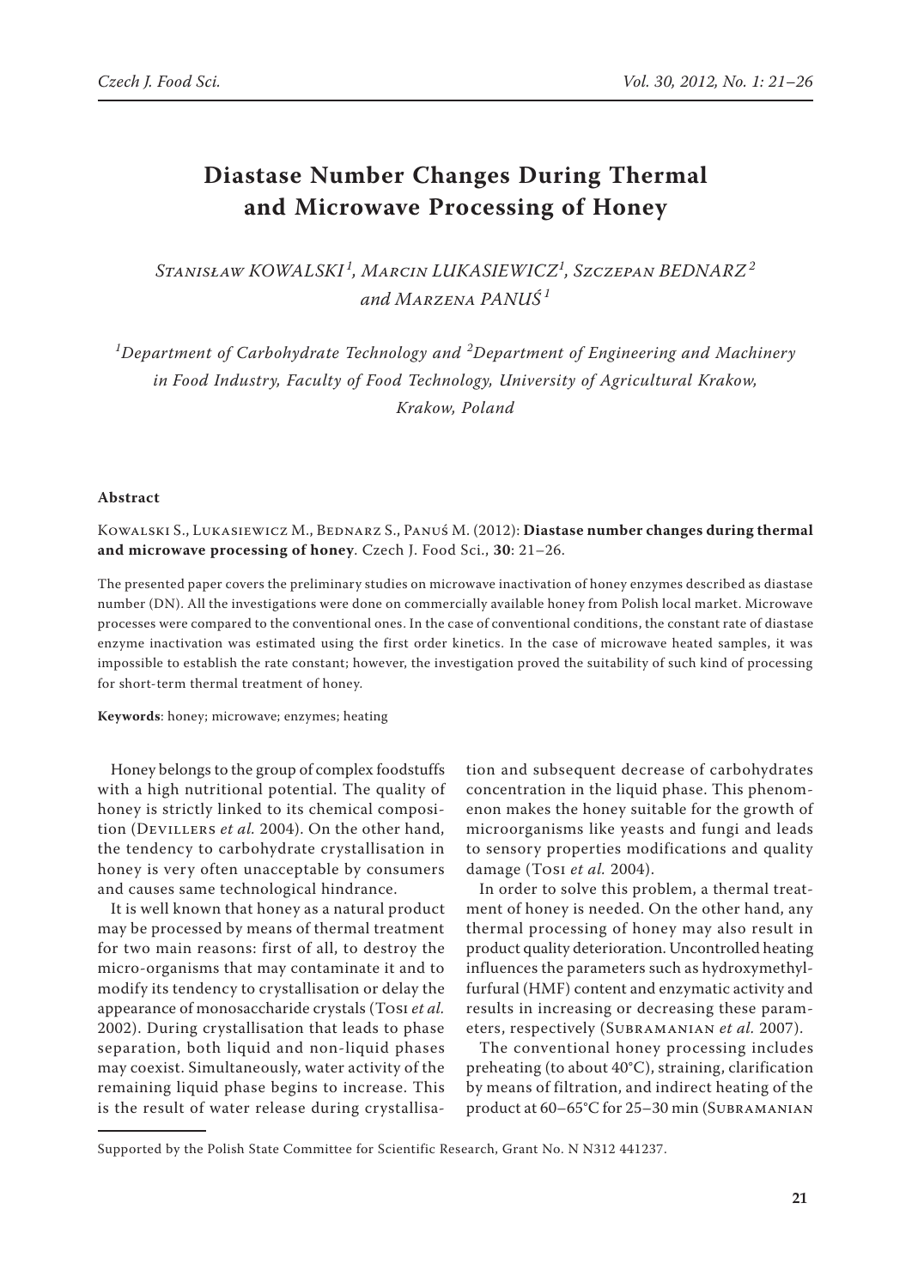*et al.* 2007). On the other hand, higher temperature may cause enzyme inactivation (WHITEHURST & Law 2001). Any type of honey possesses several kinds of enzyme that play both nutritional and analytical role in the product. One of the most important honey enzymes is diastase that is capable to break down glycosidic linkages in oligo- and polysaccharides. The activity of this enzyme decreases with the time of storage and that of heating. Diastase activity is measurable and is expressed as the Diastase Number (Hooper 1983).

The starch-digesting enzymes of honey are used as an indicators of honey quality because of their heat sensitivity (Subramanian *et al.* 2007). There is a lot of information on the influence of higher temperatures on HMF formation in honey (Tosi *et al.* 2002; Fallico *et al.* 2004; Tosi *et al.* 2004; Turhan *et al.* 2008) as well as diastase activity changes (Tosi *et al.* 2004, 2008). According to the Honey Quality and International Regulatory Standards from the International Honey Commission, the diastase activity must be not lower than or equal to 8 when expressed as diastase number (BOGDANOV 2002).

Tosi *et al.* (2004) have found that it is a possible to inhibit crystallisation for up to 4 weeks or even 9 weeks in honey with a high tendency to crystallisation by applying high temperature for a short time, i.e. 80°C during 60 s in the transient stage, and 30 s in the isothermal stage, respectively. Under the experimental conditions, the temperatures from 80°C to 140°C applied for very short time did not cause any unfavourable effects on honey in view of HMF and DN changes (Tosi *et al.* 2004).

In the field of food technology, modern techniques of heating are widely used. These include ohmic, radio frequency, and infrared heating, pressure and pH assisted thermal processing, as well as microwaves irradiation (Sun 2005).

Microwave heating is a new, selective technique for short and intensive thermal processing. The acceleration of heating by microwaves has been proven, and in many cases, microwave techniques appears more effective than the conventional processing. The phenomenon originates in the interaction of the electromagnetic field with the matter by means of dielectric and/or conducting mechanisms (Kingston & Haswell 1997). Microwave heating is greatly affected by the presence of water in foods. Materials containing polar molecules, like water, are rapidly heated when exposed to microwave radiation due to molecular friction generated by dipol rotation in the presence of an alternating electric field. It is also reported that dissolved sugars are the main microwave susceptors in many foodstuff like syrups etc. (Subramanian *et al.* 2007). The application of microwave heating is well known in the food industry, particularly for tempering, blanching, drying, and pasteurisation of the respective materials (Decareau & SCHWEIGERT 1985).

Microwave processing can be considered a fast method of foodstuffs heating. On the other hand, some reports indicate the inhibition of enzymes during such processing (GÜNES & BAYINDIRLI 1993; Kermasha *et al.* 1993; Tajchakavit & RAMASWAMY 1997; HUANG *et al.* 2007; MATSUI *et al.* 2007, 2008), which is highly recommended in many cases in food technology. Using peroxidase and lipoxygenase as indicators of microwave blanching of peas, green beans and carrots, it has been found out that the inactivation of these enzymes follows the first order kinetic model. It has also been stated that microwave processing is more appropriate for the retention of ascorbic acid then blanching in water bath (conventional method) (GÜNES & BAYINDIRLI 1993). Microwave processing is also suitable for the inactivation of enzymes responsible for vitamin C and tea polyphenols oxidation as well as chlorophyll decomposition in green tea. In these cases, the authors obtained better quality parameters of the product during storage then after the traditional thermal treatment (oven heating) (Huang *et al.* 2007). Kermasha *et al.* (1993) described a process of soybean lipoxygenase inactivation using first-order reaction kinetics. Microwave treatment resulted in sharp inactivation of the enzyme. The authors explained the higher enzyme inactivation rates in the microwave processing by possible nonthermal effects (Kermasha *et al.* 1993). Under the microwave heating conditions, non-thermal effects probably took a part in the inactivation of pectin methylesterase in orange juice. In this case, the first-order reaction kinetics was also suitable for describing the process (TAJCHAKAVIT & Ramaswamy 1997). Microwave heating was also incorporated for the inactivation of peroxidase and polyphenol oxidase in coconut water in order to hinder the decrease of nutritional value and colour losses (Matsui *et al.* 2007, 2008).

The aim of the present work was to find out if microwave processing can affect one of the main honey quality parameters – diastase enzymes activity.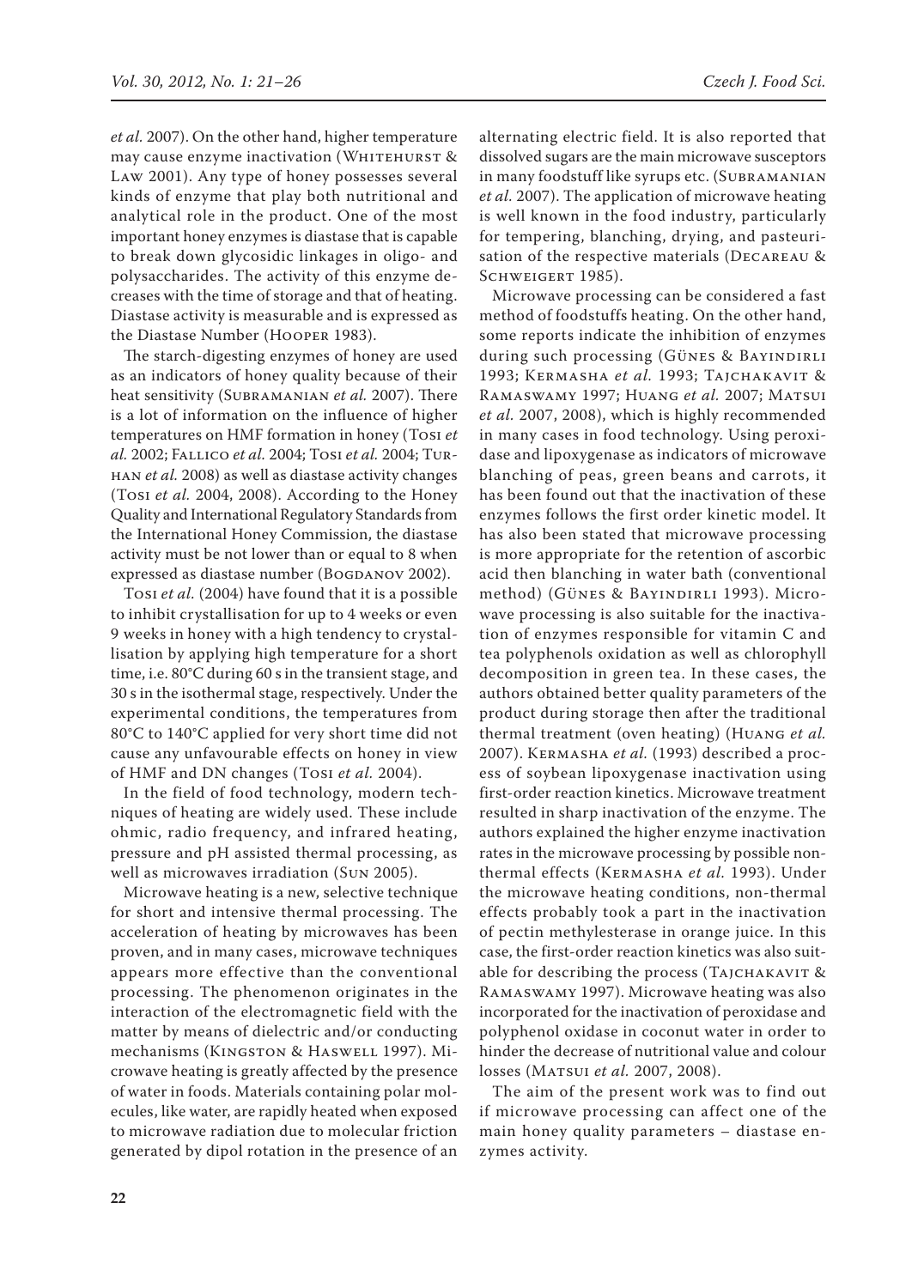| Honey type | Country of origin | Code           |  |  |
|------------|-------------------|----------------|--|--|
| Honeydew   | Poland            | M1             |  |  |
| Honeydew   | Poland            | M <sub>2</sub> |  |  |
| Forest     | Italy             | M <sub>3</sub> |  |  |
| Honeydew   | Poland            | M4             |  |  |
| Aegean     | Turkey            | M5             |  |  |

Table 1. Coding of the all investigated honey samples

## **Material and Methods**

Five samples of honeydew honey were obtained from different producers at the local market in Poland and were encoded from M1 to M5 (Table 1).

*Analytical procedures*.The determinations of specific rotation, electrical conductivity, moisture (by means of refractometric method), pH, and free, total and lactones acidity were carried out according to Harmonized Methods of the International Honey Commission (BOGDANOV 2002).

High Performance Liquid Chromatography was used to determine carbohydrate composition as well as HMF content in all the samples (Lupano 1997; BOGDANOV 2002). For carbohydrate determination, Knauer chromatograph equipped with Lichrospher 100-10 NH<sub>2</sub> column and RI detector was used. The flow rate of the mobile phase was set to 1.3 ml/min of acetonitrile:water (87:13, v/v). The sample volume was 10 µl. Honey solution (50 mg/ml) was injected after filtration through membrane of filter – pore size  $0.45 \mu$ m. In the case of HMF content determination, Lichrospher RP-18 column and UV detector (285 nm) were applied. The flow rate was set up to 1 ml/min using the mobile phase of methanol:water (1:9, v/v). The sample volume was 10 µl and honey solution (200 mg/ml) was injected after filtration through membrane of filter – pore size  $0.45 \mu m$ .

Table 2. Physicochemical properties of honeys

Diastase number (DN), after Schade, was determined spectrophotometrically using UVS-2800 Labomed spectrophotometer. Diastase activity, in Schade scale, is defined as the amount of starch (g) hydrolysed during 1 h at 40°C per 100 g of honey (Bogdanov 2002).

*Heating procedure and deactivation kinetics*. Conventional heating of the honey samples (50 g) was conducted in a water bath at 90°C for 20, 40, and 60 min (isothermal heating) without stirring.

Microwave processing of the honey samples (50 g) was performed without stirring in a multimode microwave reactor – RM 800 Plazmatronika (Wroclaw, Poland) operating with continues power (1.26 W/g of honey) for 2, 4, and 6 min, respectively.

After all thermal treatments and cooling of the samples to room temperature, DN were determined as a function of time. Thus, the inactivation curve was obtained.

In the case of conventional heating, the first order deactivation kinetics was obtained:

$$
\ln \text{DN}_{\text{r}} = -k_{\text{inact}} \times t
$$

where:

 $DN_{r}$  – relative diastase activity (°Goethe)

 $k_{\text{inact}}$  – rate constant of first-order deactivation process  $(1/\text{min})$ 

*t* – time at given temperature (min) (Liu 2008)

## **Results and Discussion**

The physicochemical properties of the investigated honeys were collected into Table 2. On the basis of psychochemical analysis, we stated that all honey samples used in the experiment fulfilled European Union standards with regard

| Sample         | Water<br>content<br>(%) | Fructose           | Glucose            | Maltose           | Sucrose           | Free<br>acidity    | Lactones<br>acidity | Total<br>acidity   | Specific<br>rotation | <b>HMF</b><br>(mg/kg) | Initial<br>diastase<br>number |
|----------------|-------------------------|--------------------|--------------------|-------------------|-------------------|--------------------|---------------------|--------------------|----------------------|-----------------------|-------------------------------|
|                |                         | $%$ in DM $)$      |                    |                   |                   |                    | (mmol/kg)           |                    | (٥                   |                       | (°Goethe)                     |
| M1             | $15.5^{\rm a}$          | $42.45^{\circ}$    | 36.03 <sup>a</sup> | $5.16^{ab}$       | 1.02 <sup>b</sup> | $23.25^{b}$        | $2.50^{b}$          | $25.75^{\rm b}$    | 4.49 <sup>a</sup>    | 2.51 <sup>b</sup>     | $22.6^{ab}$                   |
| M <sub>2</sub> | 16.7 <sup>b</sup>       | $38.64^{ab}$       | 36.57 <sup>a</sup> | $5.40^{ab}$       | $0.36^{\rm a}$    | $22.75^{\rm b}$    | $2.50^{b}$          | $25.25^{b}$        | $12.73^{b}$          | 7.1 <sup>a</sup>      | 18.0 <sup>c</sup>             |
| M <sub>3</sub> | 15.7 <sup>a</sup>       | $41.28^{bc}$       | $32.26^{b}$        | 6.31 <sup>b</sup> | 0.20 <sup>a</sup> | 29.00 <sup>a</sup> | $2.75^{ab}$         | $31.75^a$          | 7.08 <sup>c</sup>    | $11.88^{c}$           | 21.8 <sup>a</sup>             |
| M4             | 17.3 <sup>c</sup>       | 43.37 <sup>c</sup> | 35.82 <sup>a</sup> | 4.80 <sup>a</sup> | 0.30 <sup>a</sup> | $22.50^{b}$        | $2.25^{\rm b}$      | $24.75^{b}$        | 2.17 <sup>d</sup>    | 6.69 <sup>a</sup>     | $23.2^{b}$                    |
| M <sub>5</sub> | $15.4^{\rm a}$          | 38.11 <sup>a</sup> | $29.57^{\circ}$    | $6.32^{b}$        | 0.21 <sup>a</sup> | $28.75^{\circ}$    | $3.25^{\rm a}$      | 32.00 <sup>a</sup> | $12.32^e$            | $9.33^{d}$            | $15.5^{\rm d}$                |

Values in columns with the same letter do not differ significantly at  $\alpha = 0.05$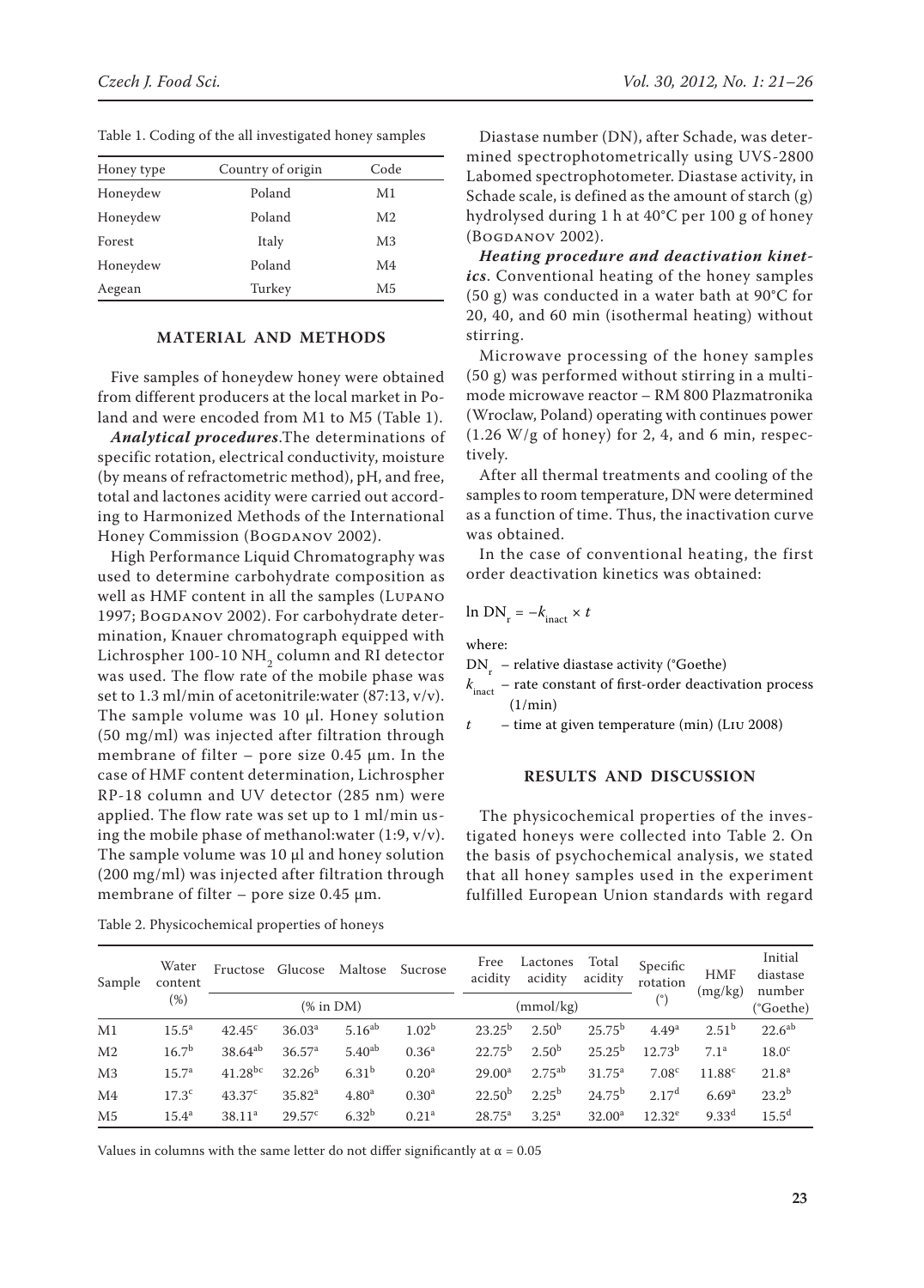to the quality parameters. Especially the values of Diastase number (higher than 8) suggested that the honey samples had not been subjected to any long or intensive heating. After the basic analysis, all the samples were heated conventionally for specific periods of time in order to estimate the rate constant of diastase inactivation (Table 3). As shown in the Figure 1, the deactivation reaction of diastase followed the first-order reaction with all the honey samples investigated.

Based on the statistical analysis, no correlation was found between the rate constant (*k*) and the main carbohydrates and water contents, acidity, and HMF. A statistically significant correlation (correlation coefficient – 0.66;  $P < 0.05$ ) was observed only between the rate constant and maltose content. With almost all the honey samples, it was observed that the higher was maltose concentration, the lower was the rate constant. Additionally, a correlation between *k* and specific rotation (correlation coefficient – 0.66;  $P < 0.05$ ) was found. Specific rotation, which may be interpreted as a derivative of total sugar content, confirmed the correlation observed for maltose.

According to the results obtained, it is worth stating that the reduction of enzymatic activity below the normative value of  $DN = 8$  followed after 43.0 (M1), 39.5 (M2), 61.0 (M3), 33.5 (M4), and 33.0 (M5) min of heating, respectively. This testifies that 30 min thermal processing at temperature 90°C did not cause any above-average decrease in honey diastase activity. In an extreme example, even one hour of heating at 90°C would not reduce diastase activity below the normative value.

Table 3. Rate constants of diastase inactivation during conventional heating at 90°C

| Sample         | $k \text{ (min}^{-1})$ |
|----------------|------------------------|
| M1             | 0.021                  |
| M <sub>2</sub> | 0.017                  |
| M3             | 0.015                  |
| M4             | 0.027                  |
| M5             | 0.019                  |

Opposite to the results obtained by other authors (Tosi *et al*. 2008), we did not observe any increase or unpredictable changes in diastase activity of the honeys exposed to high temperatures. Tosi *et al*. (2008) observed a variable behaviour of diastase activity during conventional heating. They found out that DN after 20 min of heating was higher (8.1) than that after 2 min of heating (6.7) at the temperature of 90°C. We observed a continuous decrease of diastase activity of the selected honeys and this decline was less sharp than in the case of the works mentioned.

In the next step of the research the honey samples were exposed to microwave irradiation. In the case of the honeys with the lowest initial diastase numbers (M5, M2) we observed a continuous decrease in the activity of amylases (Figure 2).

The results of our experiments clearly showed that in those cases the diastase inactivation did not fit the first order kinetics and its changes showed rather a complicated mechanism of enzyme inactivation. Such phenomenon might be the result of nonisothermic heating conditions



Figure 1. Changes of ln of DN as a function of time at 90°C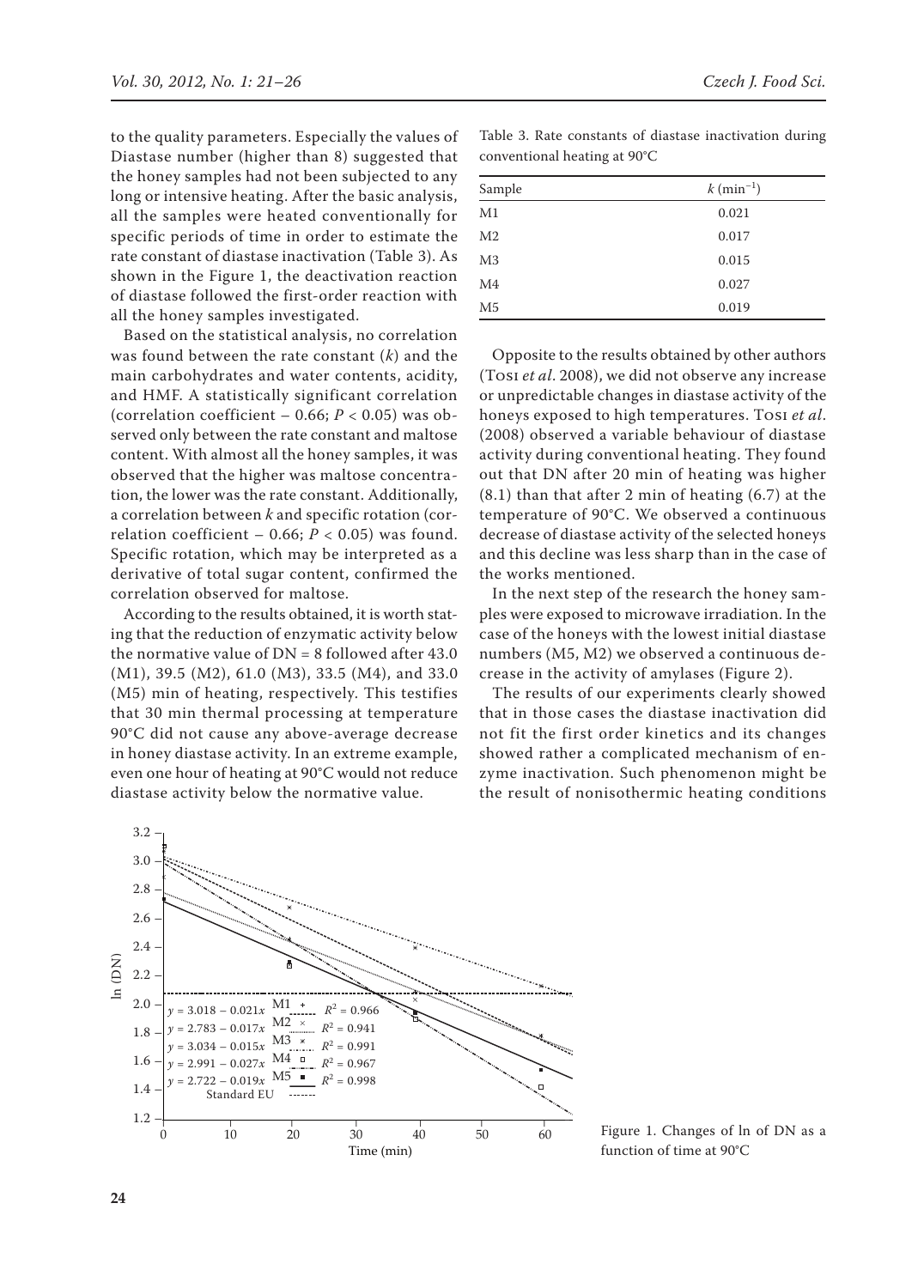

Figure 2. Changes in honeys diastase activity (DN) after microwave processing at power level of 1.26 W/g

(Table 4). It is also possible to explain this phenomenon by thermal (e.g. hot-spots in a highly viscous system) or non-thermal specific microwave effects (influence of electromagnetic field on thermodynamic parameters like free energy of activation or changes in the system entropy) or changes in enzyme inactivation including parallel or stepwise reactions. However, microwave effects need further examination.

Going into details, it is worth pointing out that in honey with average DN like M3 no significant decrease of its value occurred at the initial stages of the process. DN dropped to 18.0 after 4 min of microwave heating. In the case of honey with the highest DN, an increase of DN was observed after 4 min following the decrease at the initial stages of up to 2 minutes. A similar phenomenon was observed with M1 but the increase of DN was not statistically important (Table 4).

According to Hebbar *et al.* (2003), heating times between 60 s to 90 s at the power levels of 6.3 W/g, 9.1 W/g, and 11.9 W/g, respectively, reduced diastase activity of honey by about 50% of its initial value. At the power level of 16.0 W/g, heating above 45 s resulted in the reduction of diastase activity to the level lower then minimum permissible value (DN < 8.0) (Hebbar *et al.* 2003).

Our results clearly showed that even for honey with the lowest initial DN the decrease below 8.0 was detected after 6 min of heating. It may have been the result of a lower microwave power or the application of continuous power distribution. Such observation leads to the conclusion that a short microwave treatment of honey with a low power level did not influence the honey quality estimated by means of DN and allowed to imagine the industrial processing of honey with microwaves as a short and effective heating method.

#### **Conclusion**

Diastase inactivation under conventional conditions follows the first order kinetics, in contrary

Table 4. Temperature and DN changes during microwave processing

| Time<br>(min)  | M1                                          |    | M2                                                                      |    | M <sub>3</sub>               |    | M4                      |    | М5                      |    |
|----------------|---------------------------------------------|----|-------------------------------------------------------------------------|----|------------------------------|----|-------------------------|----|-------------------------|----|
|                | $DN$ ( $^{\circ}$ Goethe) T ( $^{\circ}$ C) |    | $DN$ (°Goethe) $T$ (°C) $DN$ (°Goethe) $T$ (°C) $DN$ (°Goethe) $T$ (°C) |    |                              |    |                         |    | $DN$ (°Goethe) T (°C)   |    |
| $\Omega$       | $22.6 \pm 0.44^b$                           | 25 | $18.0 \pm 0.07^{\rm a}$                                                 | 25 | $21.8 \pm 0.63^{\circ}$      | 25 | $23.2 \pm 0.07^{\circ}$ | 25 | $15.5 + 0.12^a$         | 25 |
| 2              | $20.3 \pm 0.13^a$                           | 39 | $17.5 \pm 0.43^{\circ}$                                                 | 43 | $21.7 \pm 0.59^{\circ}$      | 56 | $19.2 \pm 0.25^{\circ}$ | 40 | $14.1 + 0.7^b$          | 31 |
| $\overline{4}$ | $21.1 \pm 0.01^a$                           | 57 | $15.6 \pm 0.23^b$                                                       | 66 | $21.4 \pm 0.21$ <sup>a</sup> | 66 | $21.8 \pm 1.30^a$       | 60 | $10.8 \pm 0.32^{\circ}$ | 49 |
| 6              | $15.3 \pm 0.38^{\circ}$                     | 78 | $11.2 + 0.04^c$                                                         | 83 | $18.1 \pm 0.44^b$            | 68 | $12.8 \pm 0.09^{\circ}$ | 75 | $5.1 \pm 0.13^d$        | 68 |

Values in columns with the same letter do not differ significantly at  $\alpha = 0.05$